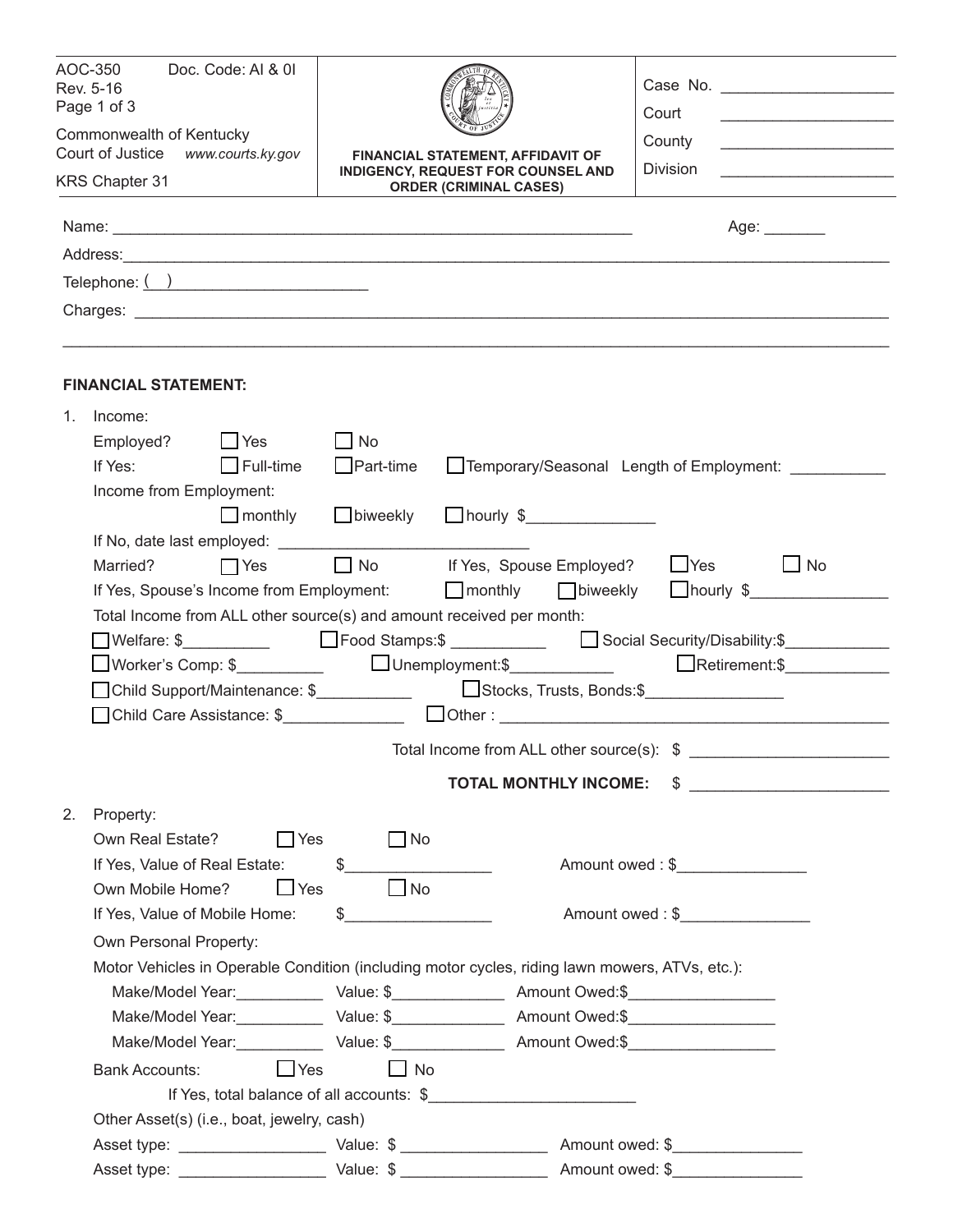| 3. | Dependents:<br><b>PYes</b><br>If Yes, Number of Dependent(s) (including children, elderly, or disabled):                                                                                                                                                                                                          | $\Box$ No |                                                                                                                  |  |  |
|----|-------------------------------------------------------------------------------------------------------------------------------------------------------------------------------------------------------------------------------------------------------------------------------------------------------------------|-----------|------------------------------------------------------------------------------------------------------------------|--|--|
|    |                                                                                                                                                                                                                                                                                                                   |           |                                                                                                                  |  |  |
| 4. | <b>Monthly Expenditures:</b>                                                                                                                                                                                                                                                                                      |           |                                                                                                                  |  |  |
|    | Mortgage payment/ Rent: $\Box$ Yes $\Box$ No                                                                                                                                                                                                                                                                      |           |                                                                                                                  |  |  |
|    |                                                                                                                                                                                                                                                                                                                   |           |                                                                                                                  |  |  |
|    | Child support obligation: □Yes                                                                                                                                                                                                                                                                                    | $\Box$ No |                                                                                                                  |  |  |
|    |                                                                                                                                                                                                                                                                                                                   |           | If Yes, amount of payment: \$                                                                                    |  |  |
|    | Other out-of-pocket monthly bills (FOR HOUSEHOLD):                                                                                                                                                                                                                                                                |           |                                                                                                                  |  |  |
|    |                                                                                                                                                                                                                                                                                                                   |           | □ utilities: \$_____________    □water: \$ ____________         telephone service (land or cell): \$ ___________ |  |  |
|    | internet service: $\frac{1}{2}$ $\frac{1}{2}$ $\frac{1}{2}$ $\frac{1}{2}$ $\frac{1}{2}$ $\frac{1}{2}$ $\frac{1}{2}$ $\frac{1}{2}$ $\frac{1}{2}$ $\frac{1}{2}$ $\frac{1}{2}$ $\frac{1}{2}$ $\frac{1}{2}$ $\frac{1}{2}$ $\frac{1}{2}$ $\frac{1}{2}$ $\frac{1}{2}$ $\frac{1}{2}$ $\frac{1}{2}$ $\frac{1}{2}$ $\frac$ |           |                                                                                                                  |  |  |
|    |                                                                                                                                                                                                                                                                                                                   |           |                                                                                                                  |  |  |
|    | unreimbursed childcare: \$______________  □ tuition: \$____________   □ medical debts: \$____________                                                                                                                                                                                                             |           |                                                                                                                  |  |  |
|    | □ student loan payments: \$ __________ □ Other Financial Obligations: \$ ____________________________                                                                                                                                                                                                             |           |                                                                                                                  |  |  |
|    |                                                                                                                                                                                                                                                                                                                   |           | Total of other out-of-pocket monthly bills: \$                                                                   |  |  |
|    |                                                                                                                                                                                                                                                                                                                   |           |                                                                                                                  |  |  |
| 5. | Cash bond posted: $\Box$ Yes $\Box$ No                                                                                                                                                                                                                                                                            |           |                                                                                                                  |  |  |
|    |                                                                                                                                                                                                                                                                                                                   |           |                                                                                                                  |  |  |
|    |                                                                                                                                                                                                                                                                                                                   |           |                                                                                                                  |  |  |
|    | Request for Appointment of Counsel: I state to the Court that:                                                                                                                                                                                                                                                    |           |                                                                                                                  |  |  |
|    | (1) I am not now represented by an attorney and                                                                                                                                                                                                                                                                   |           |                                                                                                                  |  |  |
|    | (2) I am without sufficient financial means or assets to afford a private attorney; or                                                                                                                                                                                                                            |           |                                                                                                                  |  |  |
|    | (3) I have retained or intend to retain private counsel.                                                                                                                                                                                                                                                          |           |                                                                                                                  |  |  |

Name of Counsel

PERJURY WARNING: I understand that making a false statement in the Financial Statement, Affidavit of Indigency, Request for Counsel and Order may subject me to the penalties for perjury as contained in KRS Chapter 523. **The maximum sentence for perjury is five (5) years imprisonment.** I declare under the penalty of perjury that I have read or have had read to me the information contained on this form and that the statements provided here are true, complete and accurate to the best of my personal knowledge.

| Date | Affiant's Signature                           |
|------|-----------------------------------------------|
|      |                                               |
|      |                                               |
|      |                                               |
| Date | Signature/Title of Officer Administering Oath |